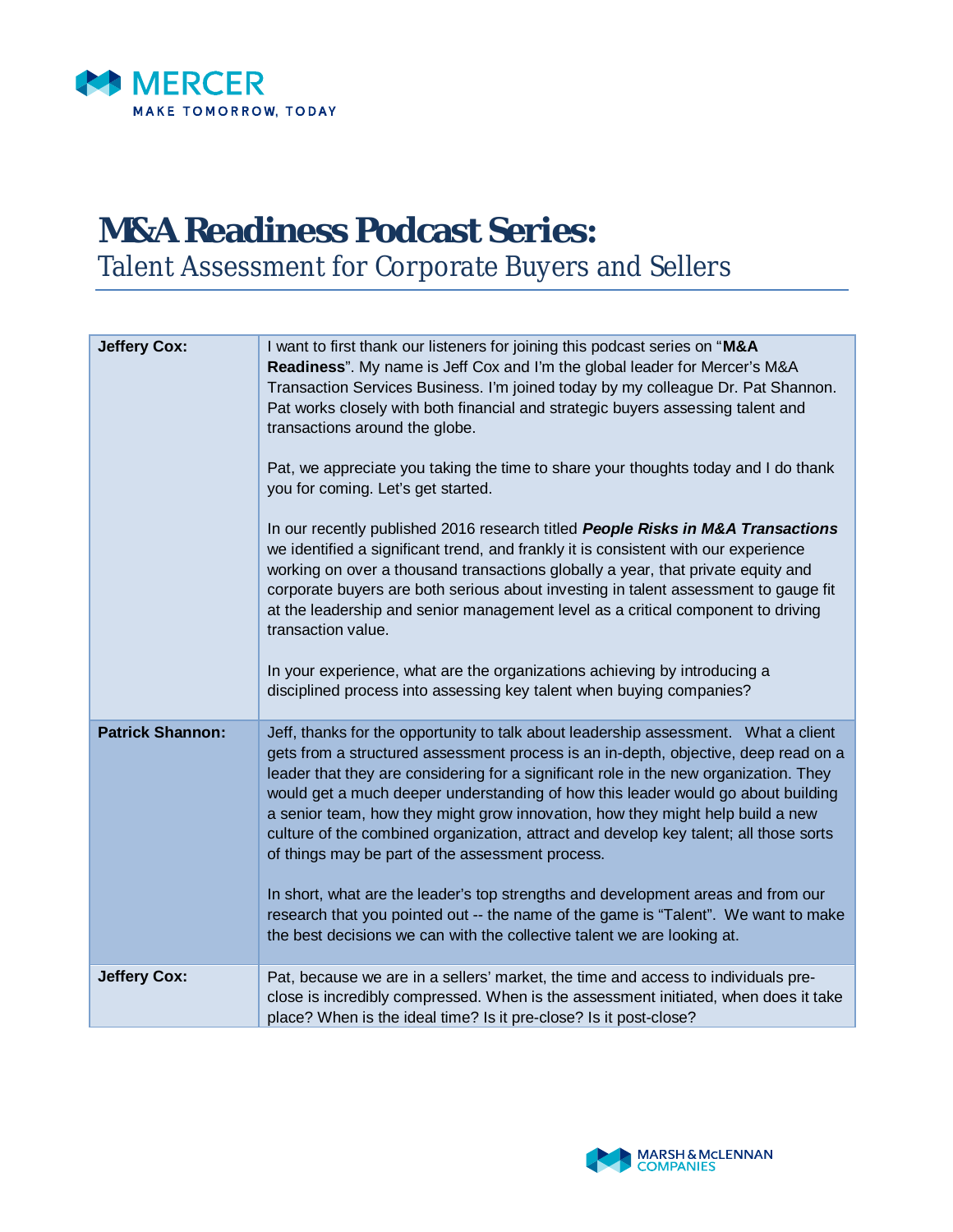| <b>Patrick Shannon:</b> | Well there are certainly informal assessments occurring pre-close as the parties are<br>getting to know each other and you can begin to define the competencies or<br>capabilities you need to see in the new organization, but since access is generally<br>limited in pre-close, typically the assessment process will begin post-close.                                                                                                                                                                                                                                                                                                                                                                                                                                                                                                                                                                                                   |
|-------------------------|----------------------------------------------------------------------------------------------------------------------------------------------------------------------------------------------------------------------------------------------------------------------------------------------------------------------------------------------------------------------------------------------------------------------------------------------------------------------------------------------------------------------------------------------------------------------------------------------------------------------------------------------------------------------------------------------------------------------------------------------------------------------------------------------------------------------------------------------------------------------------------------------------------------------------------------------|
| <b>Jeffery Cox:</b>     | And how deep in the organization? What are you seeing and does it vary between<br>the financial buyer and the strategic buyer with regard to how deep in the<br>organization they are assessing talent?                                                                                                                                                                                                                                                                                                                                                                                                                                                                                                                                                                                                                                                                                                                                      |
| <b>Patrick Shannon:</b> | Good question. The acquiring organization has to make a number of talent<br>decisions both at the top of the house and throughout the organization. So it occurs<br>throughout, but the process would vary.<br>At the top you might see more of a formal or structured process go on as they<br>choose their leaders for the new organization and as you move deeper into the<br>organization it may be more of a mapping process that occurs.<br>We do structured assessments at the top and talent playbooks across the deeper<br>organization.                                                                                                                                                                                                                                                                                                                                                                                            |
| <b>Jeffery Cox:</b>     | What does the best practice talent assessment look like and how long does it take?                                                                                                                                                                                                                                                                                                                                                                                                                                                                                                                                                                                                                                                                                                                                                                                                                                                           |
| <b>Patrick Shannon:</b> | M&A, as you taught me, moves fast and the assessment process needs to move<br>fast as well. The process involves three steps:<br>First, defining the role and competencies that you are going to be looking at and<br>targeting for the assessment process.<br>The second step is the actual assessment. That typically involves a two hour plus<br>"structured interview". You want this to be comfortable process. You want to ask a<br>leader to share their career experience, what they've done well, where they are still<br>learning and growing, so that we can gather evidence that will help assess the<br>competencies. In addition, we typically would have them take an online<br>psychometric tool, such as the "Hogan Assessment" series.<br>The third step would be to compile the data into the report and make the best<br>recommendations regarding the capabilities of this leader and their fit in the<br>organization. |